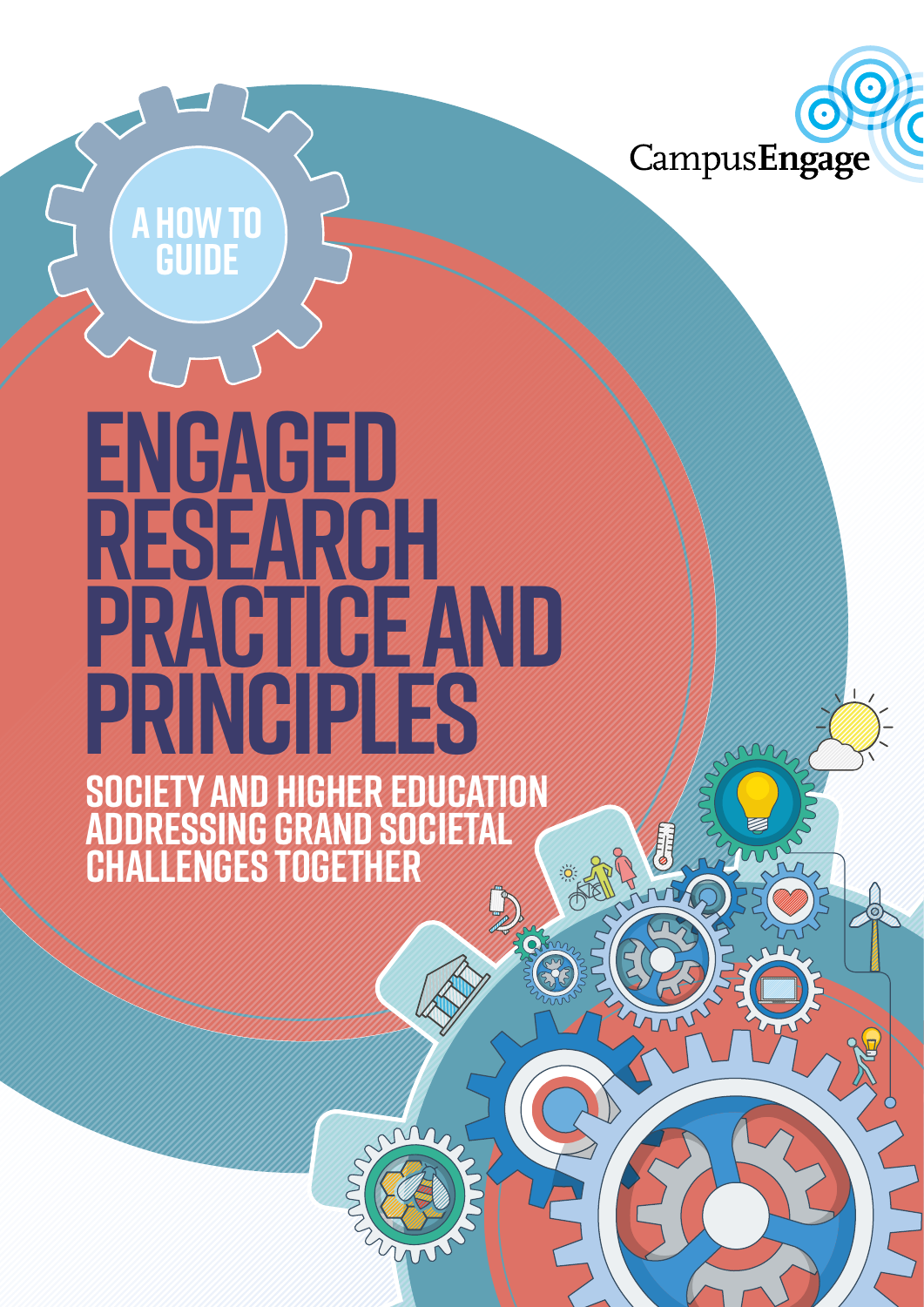# **Engaged research**

Describes a wide range of rigorous research approaches and methodologies that share a common interest in collaborative engagement with the community and aim to improve, understand or investigate an issue of public interest or concern, including societal challenges. Engaged research is advanced *with* community partners rather than *for* or about them.

A great deal of engaged research literature refers to 'community' engagement. In the context of this document, 'community' refers to a range of public research stakeholders, including public or professional service and product users, policy makers, members of the public, civil and civic society organisations (CSOs) and others actors.

This Guide is informed by an international literature review and a Campus Engage facilitated year-long national and international consultation with over 350 researchers, policy makers, funding agency personnel and community partners. The consultation led to the development of a national report, *Engaged Research – Society & Higher Education Working Together to Address Grand Societal Challenges*. This report can be downloaded from www.campusengage.ie.

# What is Engaged Research in Practice?

There are numerous discipline-specific terms used to describe engaged research. For example, some researchers use the terms 'applied' or 'real world', whilst others prefer the term 'community-based' or 'participatory'. For the purpose of this Guide, the term 'engaged research' describes a wide range of non-discipline-specific rigorous research approaches and methodologies that share a common interest in collaborative engagement to address an issue of public interest or concern.

Engaged research is not about the recruitment of research study participants; or simply raising awareness of research through online, print media, publications of research findings, and outreach activities. For engaged research to be authentic, the relevant research stakeholders should meaningfully and actively collaborate across the stages of a research life cycle.

# Acknowledgements

The Campus Engage Steering Committee and Irish Research Council is grateful to the authors of this Guide: Prof Maura Adshead, University of Limerick; Kate Morris, Campus Engage, IUA; Sarah Bowman, Trinity College Dublin and Dr Padraig Murphy, Dublin City University; with contributions from the Engaged Research Working Group: Prof Sinead McGilloway, Maynooth University; Lewis Purser, IUA; Ann Lyons, National University of Ireland, Galway; Prof Joe Carthy, University College Dublin; Dr Catherine Bates, Dublin Institute of Technology; Prof Fred Powell, University College Cork; Alex Boyd, University College Dublin.

More information on the work of Campus Engage can be found at www.campusengage.ie or contact kate.morris@iua.ie

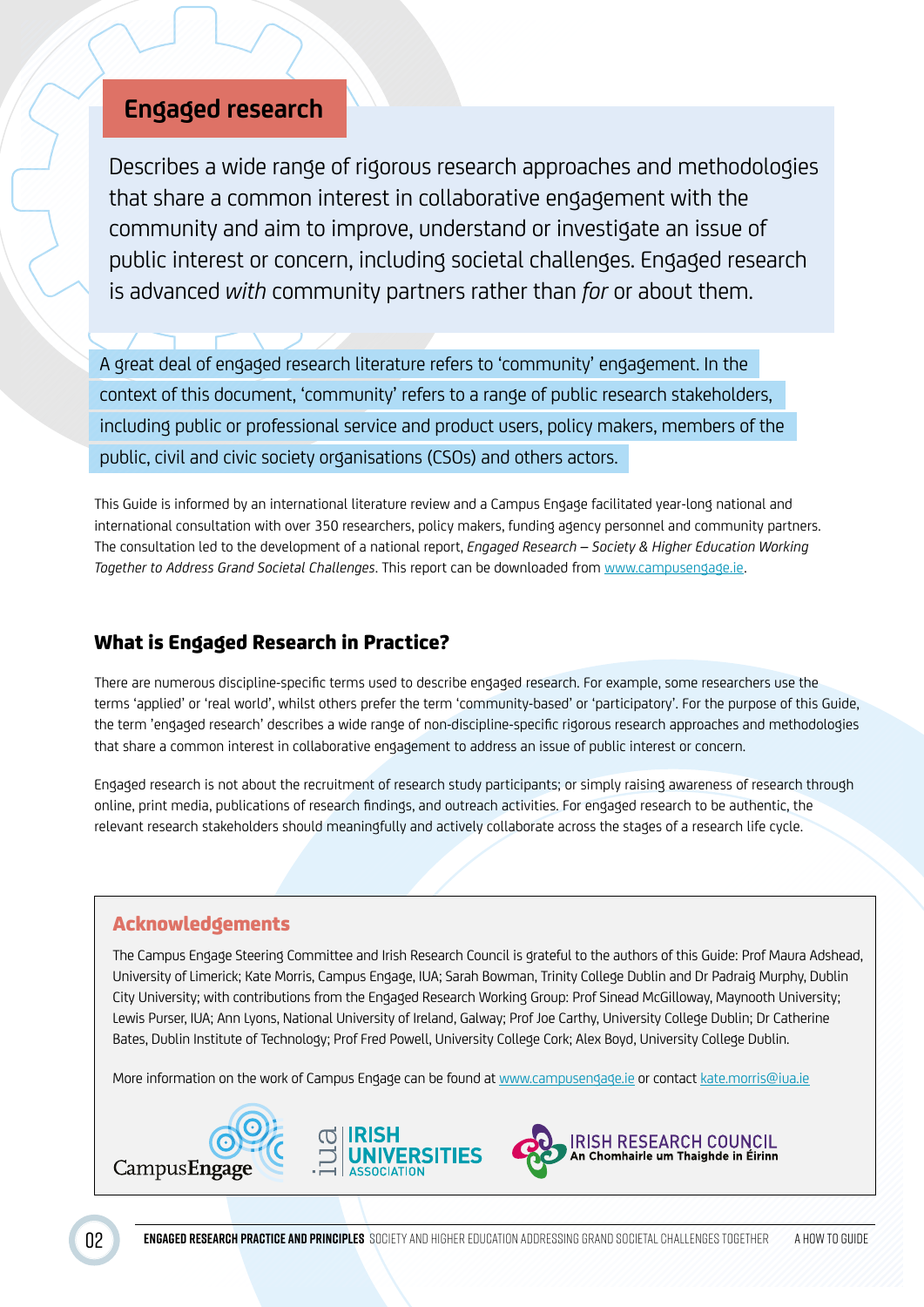Whatever the method or approach, engaged research can be identified by answering positively to the following engaged research checklist:

> ). Has the research question  $\ell$ hypothesis been formulated in dialogue with community stakeholders from whom the research is relevant?

 If your research is addressing a societal challenge or issue of public concern, have you engaged those stakeholders most affected?

 Does the proposed research tap the expertise and tacit knowledge of both researchers and community members?

 Does the design of the research ensure that stakeholders and researchers are clear about the extent of their collaboration, their respective roles and responsibilities, what they can expect to gain from the research, and what they will be expected to contribute?

 Is the allocation of funds appropriate for the roles and responsibilities assigned to each teammate?

 Can the research findings be utilised by researchers and stakeholders in order to address the societal challenge or issue of public concern?

 How will community members be recognised and acknowledged in research outputs?

 How will this research result in positive steps towards addressing the issue of public concern or societal challenge.

# How to lead Engaged Research

Engaged researchers typically proceed upon the assumption that a full understanding of the research problem cannot be achieved independent of the context in which the 'problem' is found. Engaged research thus represents a more collaborative form of research association than is the norm in more traditional forms of research. In other words, it is based upon the assumption that knowledge, insight and expertise, to realise research impact, comes from a variety of sources, both from professional researchers and those without professional research experience. The **Campus Engage Engaged Research Framework** lists key considerations and guidelines for engaged action at every stage of the research process (Please see An Engaged Research Framework: A How to Guide).

### Understanding the benefits of engaged research collaboration

For some, the goal of engaged research is social action (broadly defined) for the purpose of achieving social change and social justice either directly or indirectly. For others, engaged research is the logical response to socio-technical, political and other research drivers to support equitable, sustainable, evidence-informed innovation and entrepreneurship. It is a means to incorporate 'public user' insights into production, design and technology for maximum impact. Engaged research maximises impact by:

- Allowing for greater public accountability;
- **O** Requiring tacit knowledge exchange to address societal challenges;
- **O** Setting evidence-informed research impact performance indicators;
- **O** Stimulating a stronger external demand for innovative policy, practice, products and services;
- **O** Increasing reuse of data and decreasing duplication of effort;
- **O** Maximising the value of research investment and providing a better return on investment;
- **O** Creating better public support and understanding of the importance of research in our everyday lives.

# Enablers of Engaged Research

The case studies and consultations that underpin the original report indicate the extent and diversity of engaged research in Ireland and illustrate a strong desire to co-create and share knowledge for positive societal change. In order to support this, we need enabling policies and structures to build capacity for engaged research, so that prospective project partners can form productive and sustainable partnerships. While there is a great deal of engaged research activity amongst academics in Ireland, and a growing interest from the public, civil and civic society organisations, to date there has been little coordinated infrastructure put in place or strategic thinking about how the aims of national and EU policy relating to engaged research might best be delivered. The following lists high level recommendations for higher education institutions, policy makers, and funding agencies that will enable engaged research to flourish.